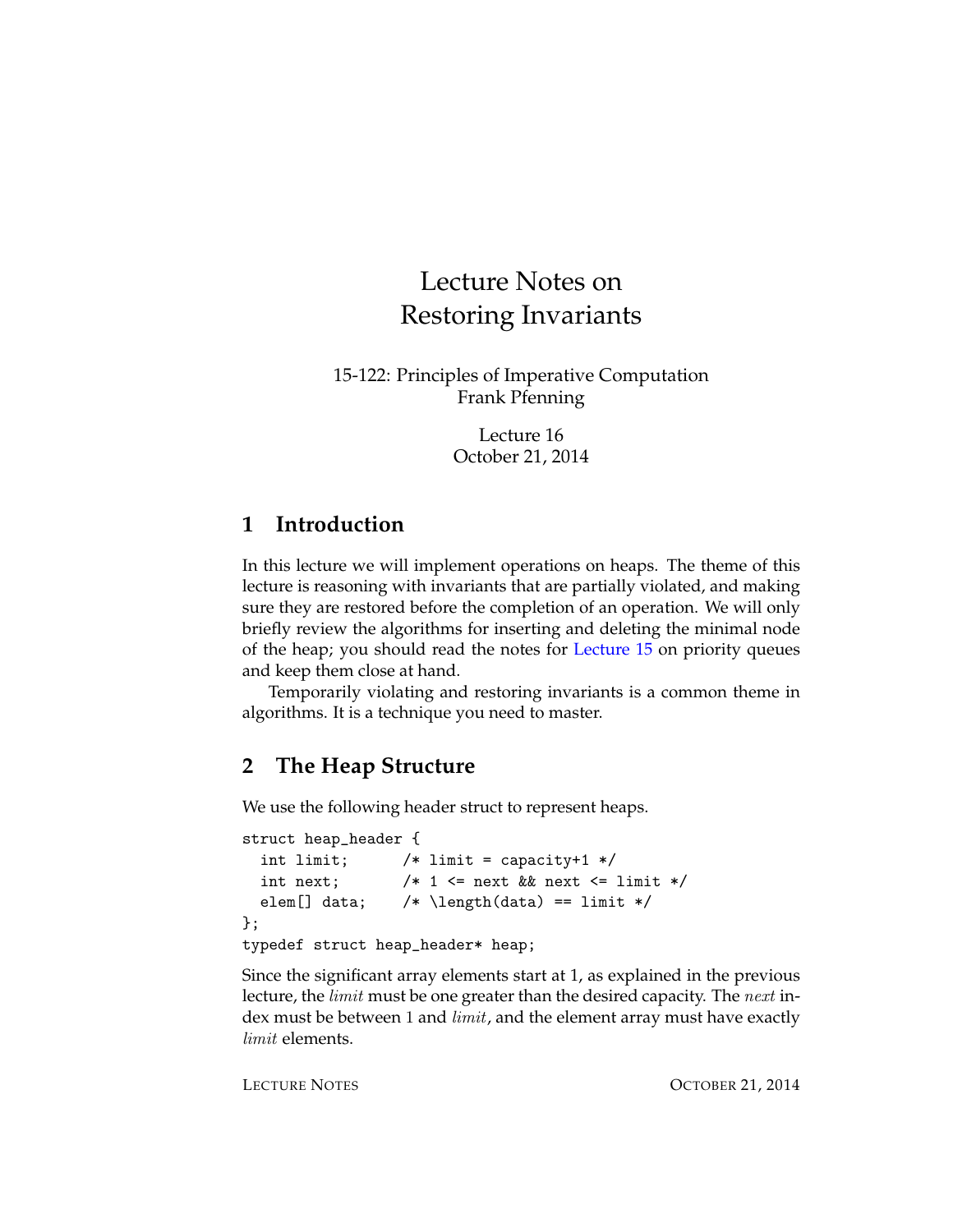# **3 Minimal Heap Invariants**

Before we implement the operations, we define a function that checks the heap invariants. The shape invariant is automatically satisfied due to the representation of heaps as arrays, but we need to carefully check the ordering invariants. It is crucial that no instance of the data structure that is not a true heap will leak across the interface to the client, because the client may then incorrectly call operations that require heaps with data structures that are not.

First, we check that the heap is not null and that the length of the array matches the given limit. The latter must be checked in an annotation, because, in C and C0, the length of an array is not available to us at runtime except in contracts. Second, we check that next is in range, between 1 and limit.

```
bool is_safe_heap(heap H) {
  return H != NULL
   && (1 <= H->next && H->next <= H->limit)
    && is_array_expected_length(H->data, H->limit);
}
```
This is not sufficient to know that we have a valid heap! The specification function is\_safe\_heap is the minimal specification function we need to be able to access the data structure; we want to make sure anything we pass to the user additionally satisfies the ordering invariant.

This invariant acts as the precondition of some of our helper functions. We first use the client's function higher\_priority( $x, y$ ), to express a more useful concept for our implementation: that the element in index i can be correctly placed as the parent of the element in index j in the heap.

```
bool ok_above(heap H, int i, int j)
//@requires is_safe_heap(H);
//@requires 1 \leq i && i \leq H->next;
//@requires 1 \leq j && j \leq H->next;
{
  return !higher_priority(H->data[j], H->data[i]);
}
```
A second helper function that uses is\_safe\_heap swaps an element with its parent: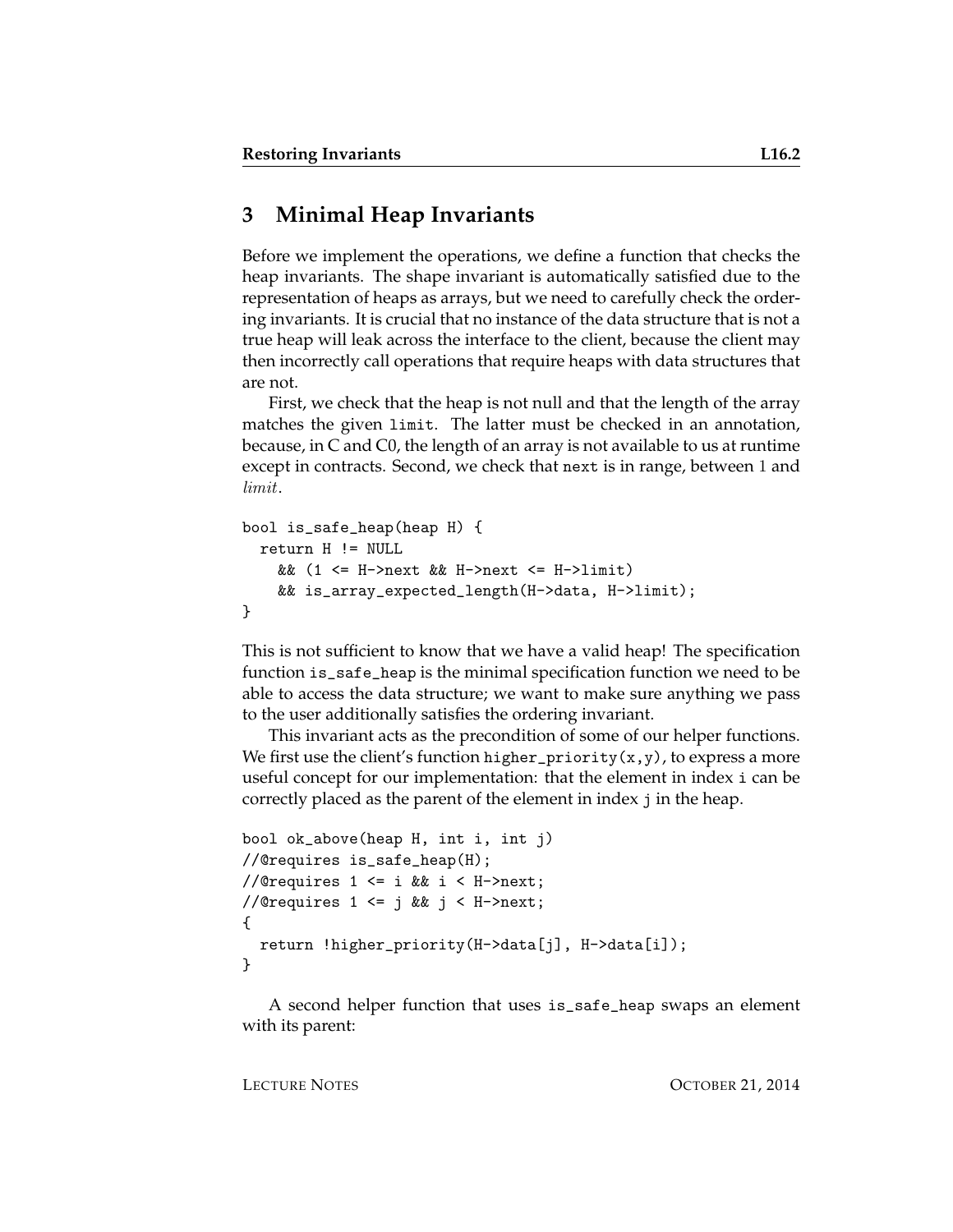```
void swap_up(heap H, int i)
//@requires is_safe_heap(H);
//@requires 2 \le i \le i \le i \le H->next;
{
  elem tmp = H-\lambda data[i];H->data[i] = H->data[i/2];
  H->data[i/2] = tmp;
}
```
# **4 The Heap Ordering Invariant**

It turns out to be simpler to specify the ordering invariant in the second form, which stipulates that each node except the root needs to be greater or equal to its parent. To check this we iterate through the array and compare the priority of each node  $data[i]$  with its parent, except for the root  $(i = 1)$ which has no parent.

```
bool is_heap(heap H)
//@requires is_safe_heap(H);
{
  for (int i = 2; i < H->next; i++)//@loop_invariant 2 \leq i;if (!ok_above(H, i/2, i)) return false;
  return true;
}
bool is_pq(struct heap_header* H) {
  return is_safe_heap(H) && is_heap(H);
}
```
#### **5 Creating Heaps**

We start with the simple code to test if a heap is empty or full, and to allocate a new (empty) heap. A heap is empty if the next element to be inserted would be at index 1. A heap is full if the next element to be inserted would be at index *limit* (the size of the array).

```
bool pq_empty(heap H)
```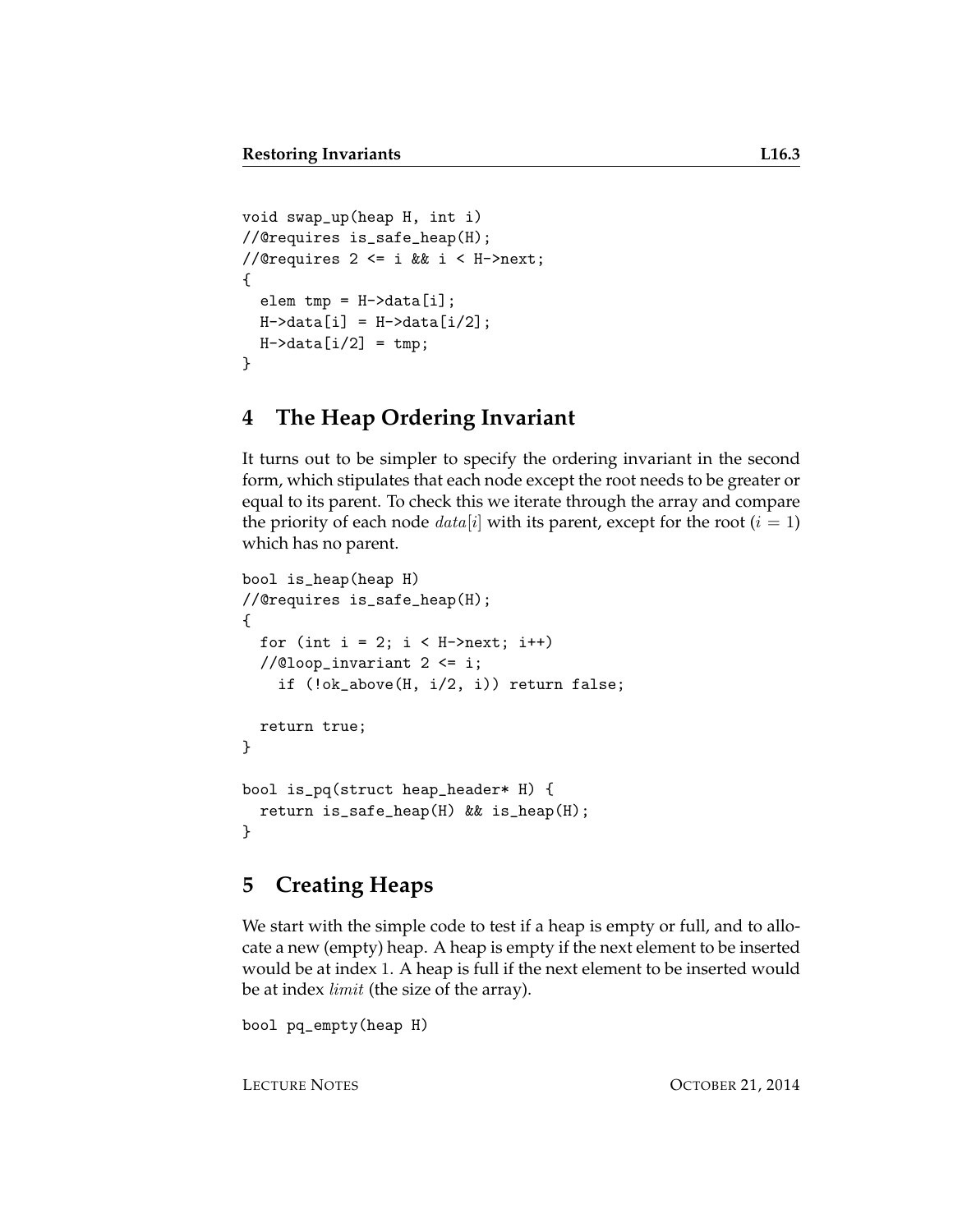```
//@requires is_heap(H);
{
  return H\rightarrownext == 1;
}
bool pq_full(heap H)
//@requires is_heap(H);
{
  return H->next == H->limit;
}
```
To create a new heap, we allocate a struct and an array and set all the right initial values.

```
heap pq_new(int capacity)
//@requires capacity > 0;
//@ensures is_heap(\result) && pq_empty(\result);
{
 heap H = alloc(struct heap_header);
 H->limit = capacity+1;
 H->next = 1;H->data = alloc_array(elem, capacity+1);
  return H;
}
```
### **6 Insert and Sifting Up**

The shape invariant tells us exactly where to insert the new element: at the index  $H \rightarrow next$  in the data array. Then we increment the *next* index.

```
void pq_add(heap H, elem e)
//@requires is_heap(H) && !pq_full(H);
//@ensures is_heap(H);
{
  H-\lambda data[H-\lambda next] = e;(H->next)++;
  ...
}
```
By inserting  $e$  in its specified place, we have, of course, violated the ordering invariant. We need to *sift up* the new element until we have restored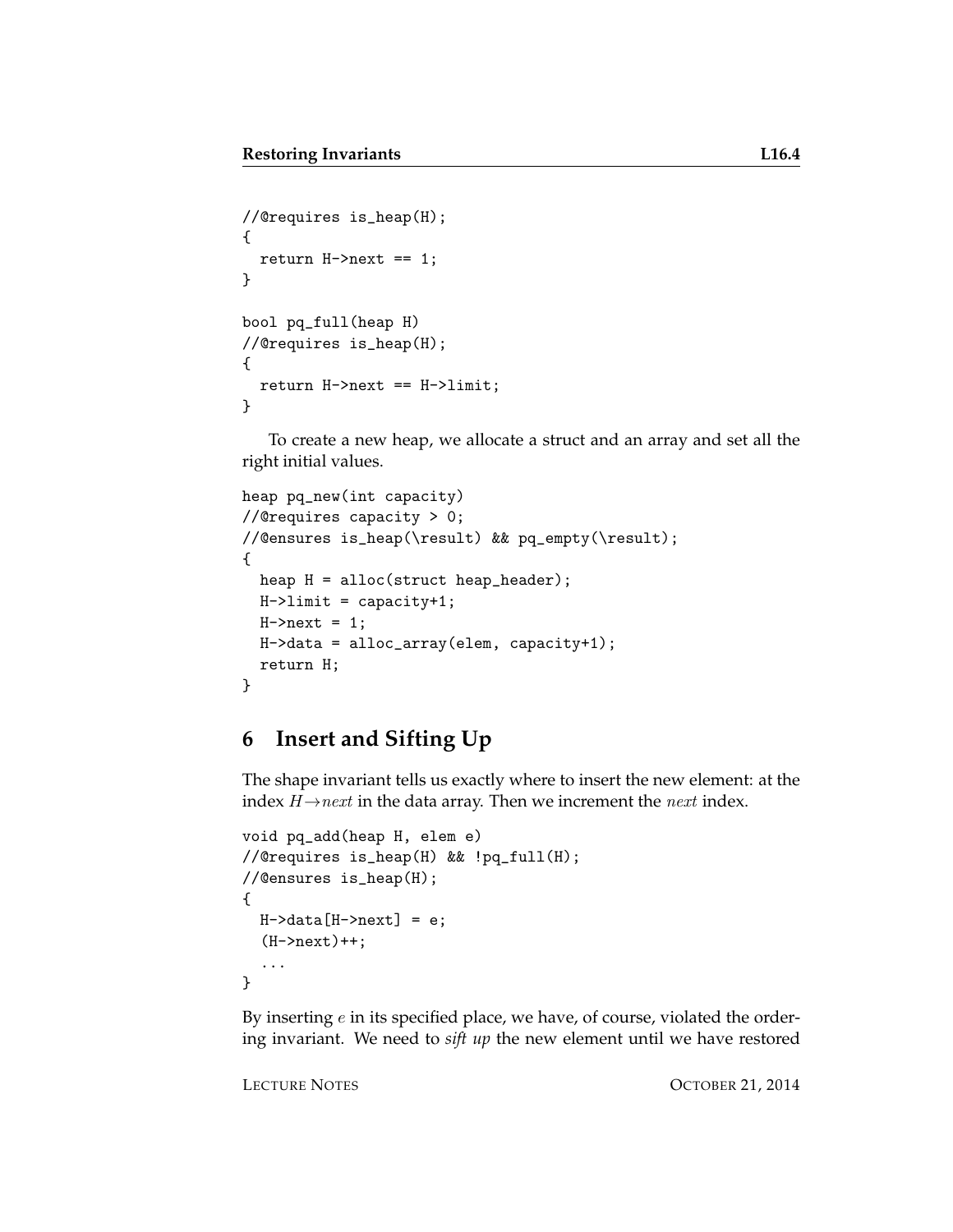the invariant. The invariant is restored when the new element is bigger than or equal to its parent or when we have reached the root. We still need to sift up when the new element is less than its parent. This suggests the following code:

```
int i = H->next - 1;
while (i > 1 \& k \cdot \text{ok}_a \text{above}(H, i/2, i)) {
  swap_up(H->data, i);
  i = i/2;}
```
Here, swap is the standard function, swapping two elements of the array. Setting  $i = i/2$  is moving up in the array, to the place we just swapped the new element to.

At this point, as always, we should ask why accesses to the elements of the priority queue are safe. By short-circuiting of conjunction, we know that  $i > 1$  when we ask whether H->data [i/2] is okay above H->data [i]. But we need a loop invariant to make sure that it respects the upper bound. The index i starts at  $H\text{-}$ next - 1, so it should always be strictly less that H->next.

```
while (i > 1 && !ok_above(H, i/2, i))
//@loop_invariant 1 <= i && i < H->next;
{
  swap_up(H->data, i);
 i = i/2;}
```
One small point regarding the loop invariant: we just incremented H->next, so it must be strictly greater than 1 and therefore the invariant  $1 \leq i$  must be satisfied.

But how do we know that swapping the element up the tree restores the ordering invariant? We need an additional loop invariant which states that H is a valid heap *except at index* i. Index i may be smaller than its parent, but it still needs to be less or equal to its children. We therefore postulate a function is\_heap\_expect\_up and use it as a loop invariant.

```
while (i > 1 & \& !ok_above(H,i/2,i))
//@loop_invariant 1 <= i && i < H->next;
//@loop_invariant is_heap_except_up(H, i);
```
The next step is to write this function. We copy the is\_heap function, but check a node against its parent only when it is different from the distinguished element where the exception is allowed.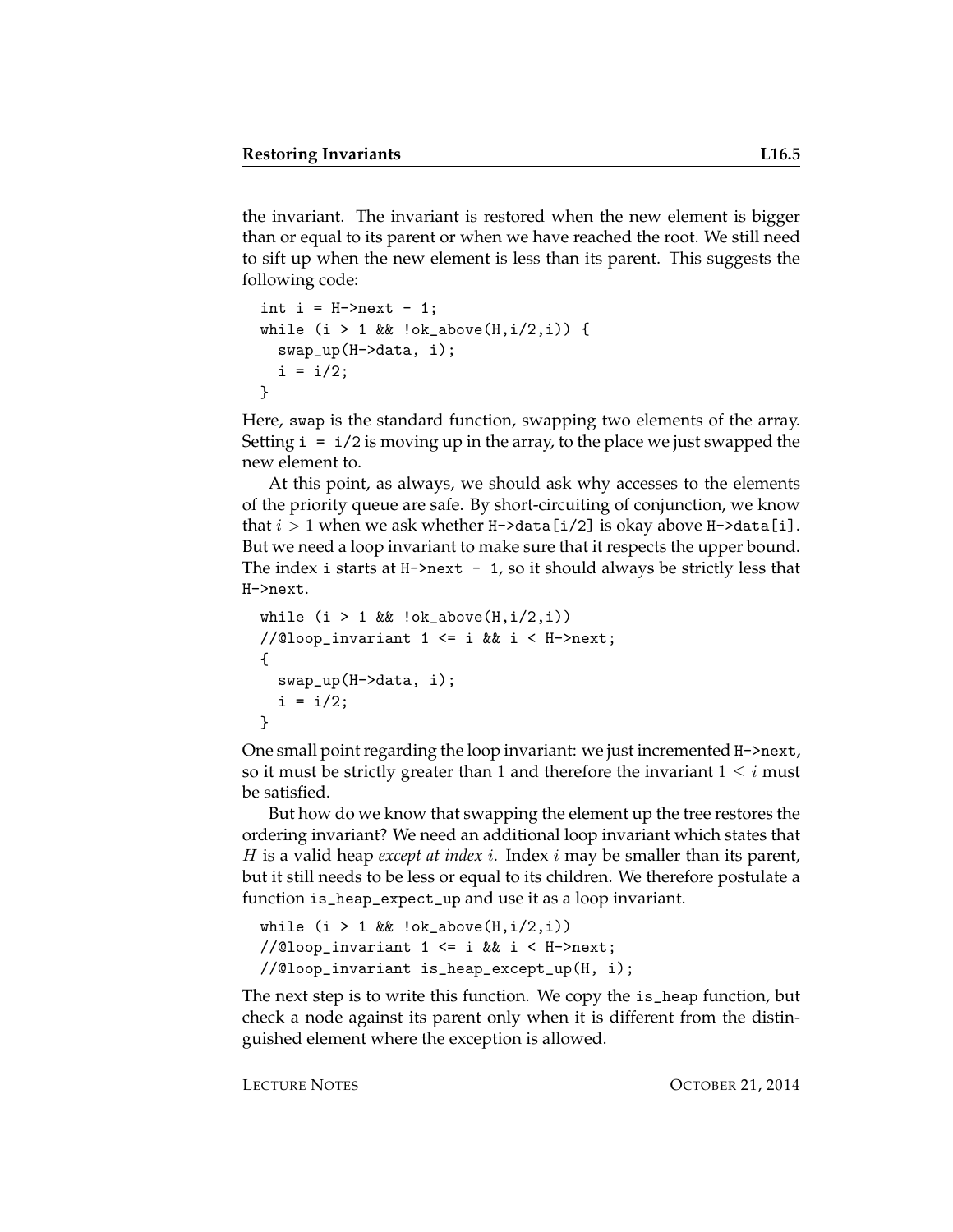```
bool is_heap_except_up(heap H, int n)
//@requires is_safe_heap(H);
//@requires 1 \leq n && n \leq H->next;
{
  for (int i = 2; i < H->next; i++)//@loop_invariant 2 <= i;
    if (!(i == n || ok_above(H, i/2, i))) return false;
  return true;
}
```
We observe that is\_heap\_except\_up(H, 1) is equivalent to is\_heap(H). That's because the loop over *i* starts at 2, so the exception  $i \neq n$  is always true.

Now we try to prove that this is indeed a loop invariant, and therefore our function is correct. Rather than using a lot of text we verify this properties on general diagrams. Other versions of this diagram are entirely symmetric. On the left is the relevant part of the heap before the swap and on the right is the relevant part of the heap after the swap. The relevant nodes in the tree are labeled with their priority. Nodes that may be above a or below  $c, c_1, c_2$  and to the right of a are not shown. These do not enter into the invariant discussion, since their relations between each other and the shown nodes remain fixed. Also, if  $x$  is in the last row the constraints regarding  $c_1$  and  $c_2$  are vacuous.

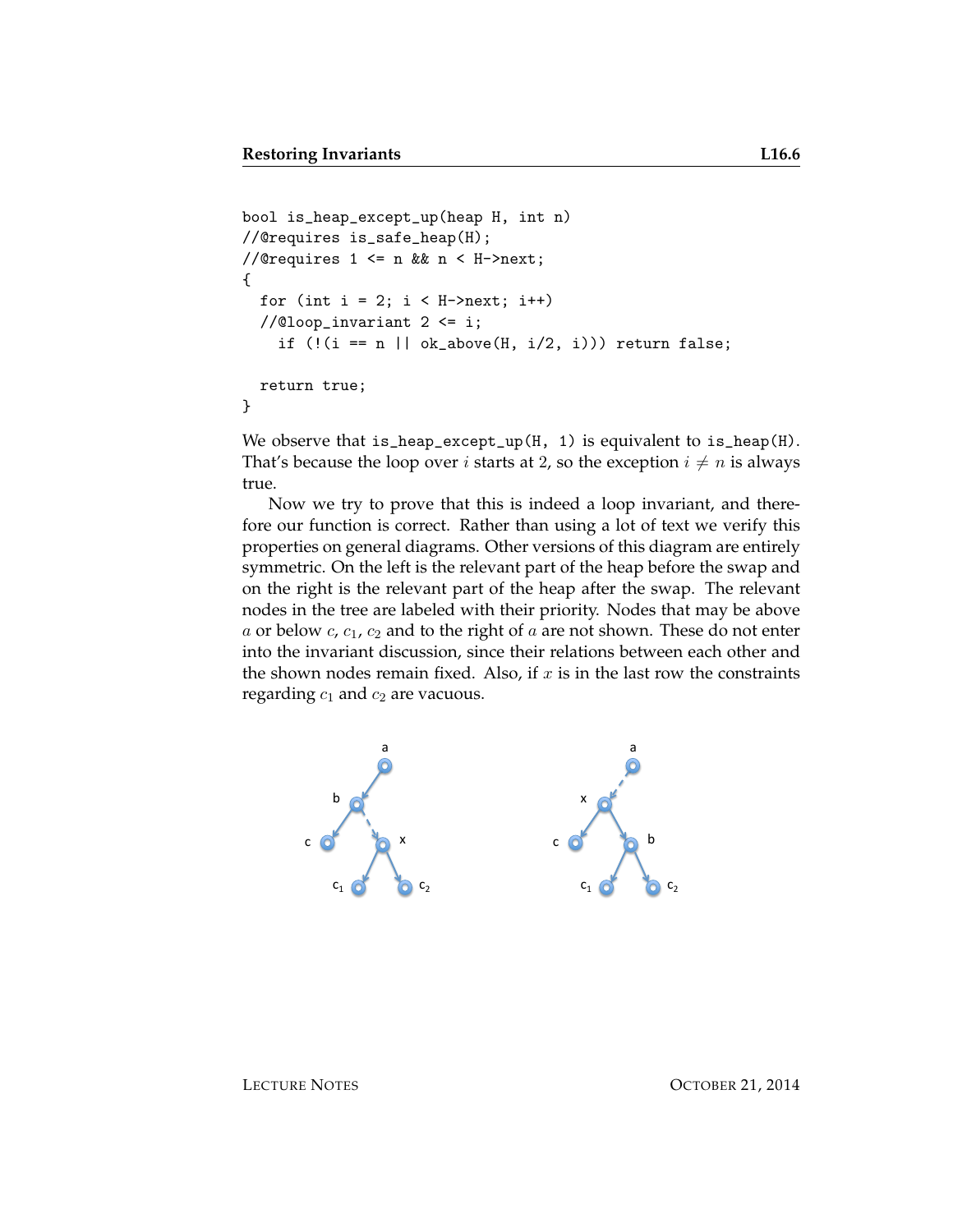We know the following properties on the left from which the properties shown on the right follow as shown:

| $a \leq b$ (1) order   |                           |                 | $a$ ? $x$ allowed exception |
|------------------------|---------------------------|-----------------|-----------------------------|
| $b \leq c$ (2) order   |                           |                 | $x \leq c$ from (5) and (2) |
| $x \leq c_1$ (3) order |                           |                 | $x \leq b$ from (5)         |
| $x \leq c_2$ (4) order |                           |                 |                             |
|                        | $x < b$ (5) since we swap | $b \leq c_1$ ?? |                             |
|                        |                           | $b < c_2$ ??    |                             |

(For this and similar examples, we'll assume that we're using a min-heap.) So we see that simply stipulating the (temporary) invariant that every node is greater or equal to its parent except for the one labeled  $x$  is not strong enough. It is not necessarily preserved by a swap.

But we can strengthen it a bit. You might want to think about how before you move on to the next page.

The strengthened invariant also requires that the children of the potentially violating node  $x$  are greater or equal to their grandparent! Let's reconsider the diagrams.



We have more assumptions on the left now  $((6)$  and  $(7)$ ), but we have also two additional proof obligations on the right ( $a \leq c$  and  $a \leq b$ ).

| $a \leq b$ (1) order   |                              |                  | $a$ ? $x$ allowed exception |
|------------------------|------------------------------|------------------|-----------------------------|
| $b \leq c$ (2) order   |                              |                  | $a \leq c$ from (1) and (2) |
| $x \leq c_1$ (3) order |                              | $a \leq b$ (1)   |                             |
| $x \leq c_2$ (4) order |                              |                  |                             |
|                        | $x < b$ (5) since we swap    |                  | $x \leq c$ from (5) and (2) |
|                        |                              |                  | $x \leq b$ from (5)         |
|                        | $b \leq c_1$ (6) grandparent | $b \leq c_1$ (6) |                             |
|                        | $b \leq c_2$ (7) grandparent | $b \leq c_2$ (7) |                             |
|                        |                              |                  |                             |

Success! We just need to add an additional function that checks this loop invariant: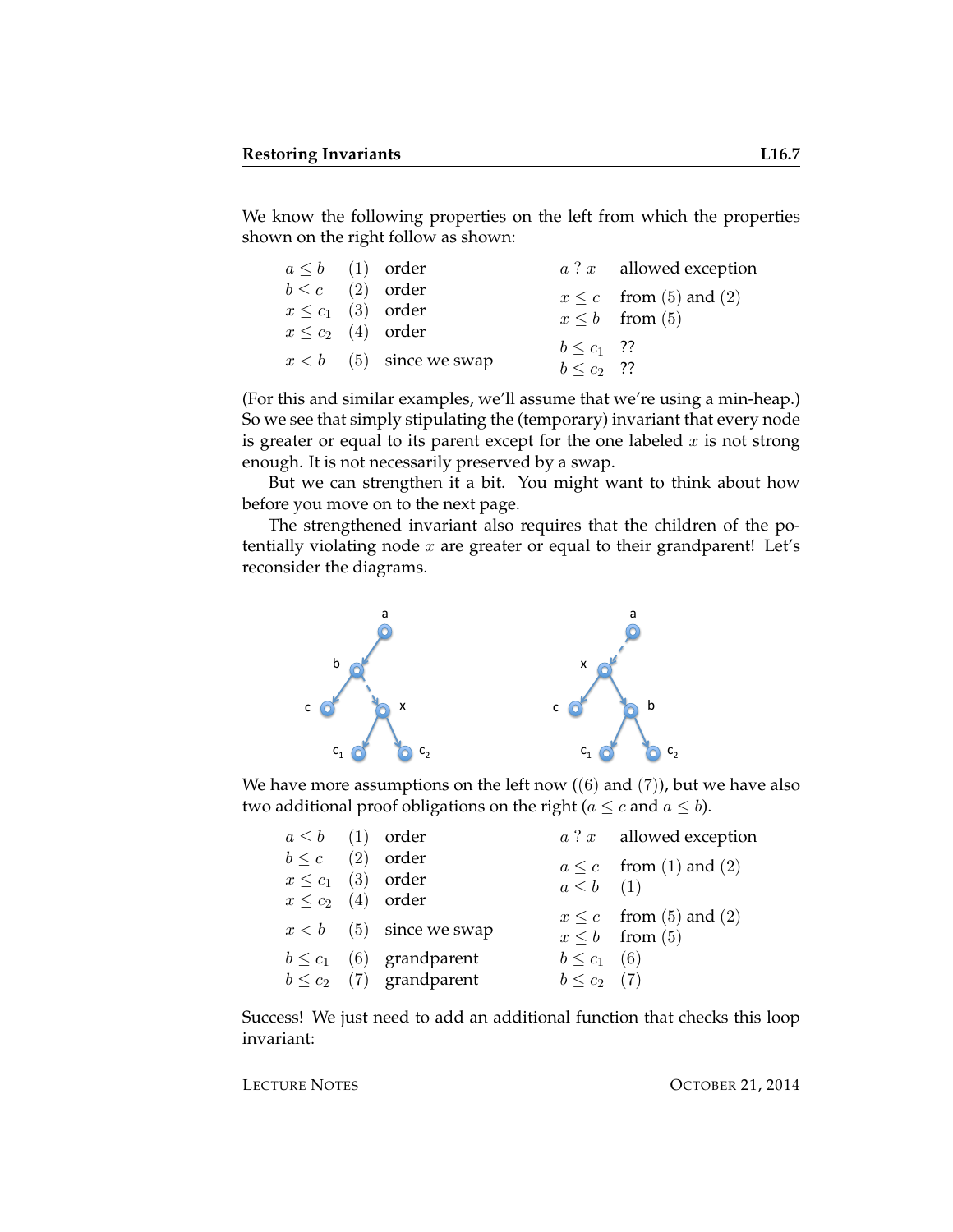```
bool grandparent_check(heap H, int n)
//@requires is_safe_heap(H);
//@requires 1 \leq n && n \leq H->next;
{
 if (n == 1) return true;
 if (n*2 >= H->next) return true; // No children
 if (n*2 + 1 == H\text{-}2next) // Left child only
   return ok_above(H, n/2, n*2);
 return ok_above(H, n/2, n*2)
    && ok_above(H, n/2, n*2 + 1);
}
```
Using this additional invariant, we have loop that provably restores the is\_heap invariant.

```
while (i > 1 \& k \cdot \text{lok}_a \text{above}(H, i/2, i))//@loop_invariant 1 \leq i && i \leq H->next;
//@loop_invariant is_heap_except_up (H, i);
//@loop_invariant grandparent_check(H, i);
{
  swap_up(H->data, i);
  i = i/2;}
```
Note that the strengthened loop invariants (or, rather, the strengthened definition what it means to be a heap except in one place) is not necessary to show that the postcondition of pq\_insert (i.e. is\_heap(H)) is implied.

**Postcondition:** If the loop exits, we know the loop invariants and the negated loop guard:

| $1 \leq i \leq next$                     | (LI <sub>1</sub> ) |
|------------------------------------------|--------------------|
| $is\_heap\_except\_up(H, i)$             | (LI <sub>2</sub> ) |
| Either $i \leq 1$ or ok_above(H, i/2, i) | Negated loop guard |

We distinguish the two cases.

- **Case:**  $i \leq 1$ . Then  $i = 1$  from (LI 1), and is heap except  $\mathfrak{u}(H, 1)$ . As observed before, that is equivalent to  $is\_heap(H)$ .
- **Case:**  $ok_above(H, i/2, i)$ . Then the only possible index i where is\_heap\_except\_up(H, i) makes an exception and does not check whether  $ok_above(H, i/2, i)$  is actually no exception, and we have is\_heap(H).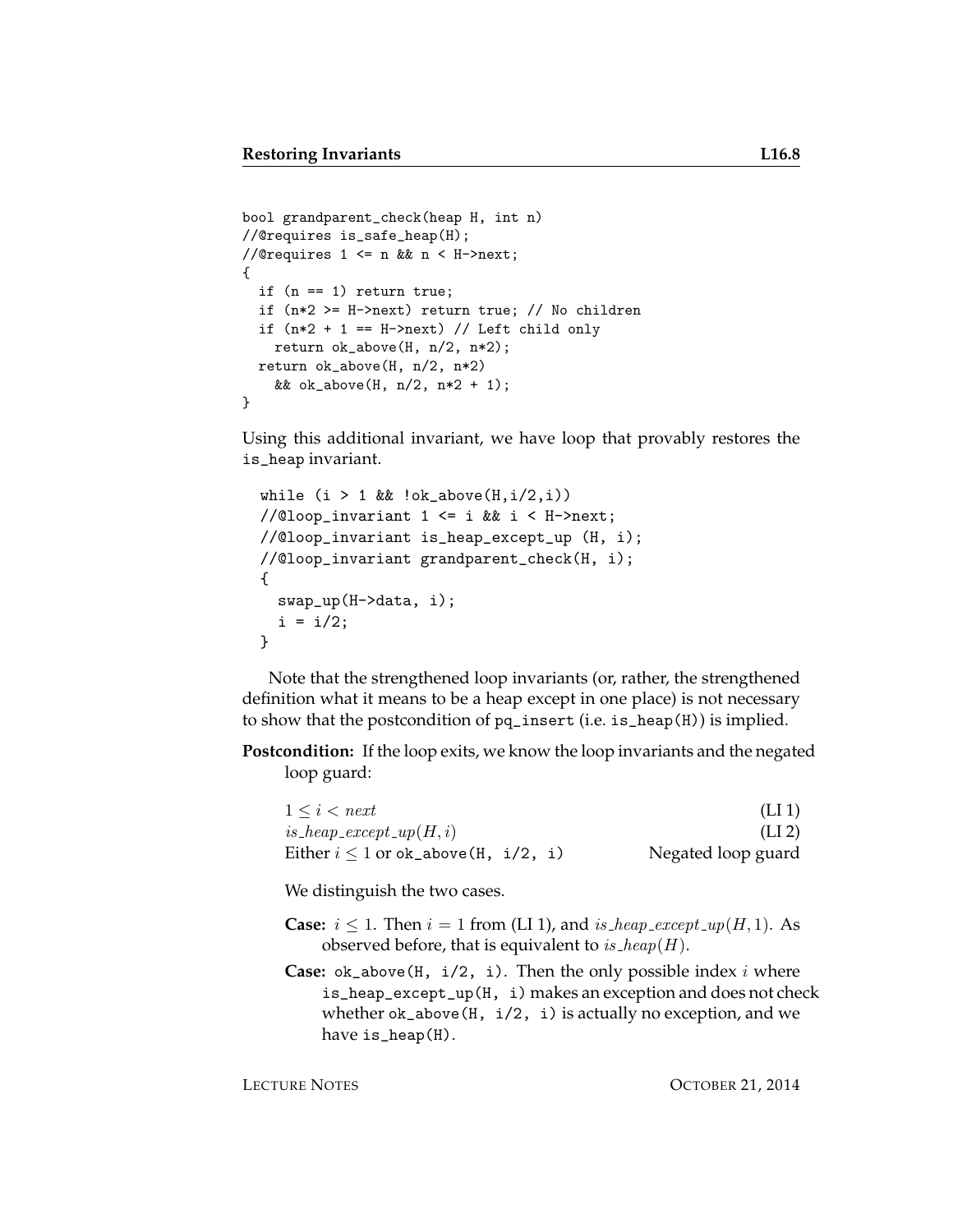# **7 Deleting the Minimum and Sifting Down**

Recall that deleting the minimum swaps the root with the last element in the current heap and then applies the *sifting down* operation to restore the invariant. As with insert, the operation itself is rather straightforward, although there are a few subtleties. First, we have to check that  $H$  is a heap, and that it is not empty. Then we save the minimal element, swap it with the last element (at  $next - 1$ ), and delete the last element (now the element that was previously at the root) from the heap by decrementing *next*.

```
elem pq_rem(heap H)
//@requires is_pq(H) && !pq_empty(H);
//@ensures is_pq(H);
{
  int i = H->next;
  elem min = H-\lambda data[1];(H->next)--;
  if (H->next > 1) {
    H-\lambda data[1] = H-\lambda data[H-\lambda next];
    /* H is no longer a heap! */
    sift_down(H, 1);
  }
  return min;
}
```
Next we need to restore the heap invariant by sifting down from the root, with sift\_down(H, 1). We only do this if there is at least one element left in the heap.

But what is the precondition for the sifting down operation? Again, we cannot express this using the functions we have already written. Instead, we need a function is\_heap\_except\_down(H, n) which verifies that the heap invariant is satisfied in  $H$ , expect possibly at  $n$ . This time, though, it is between  $n$  and its children where things may go wrong, rather than between *n* and its parent as in is\_heap\_except\_up( $H$ , n). In the pictures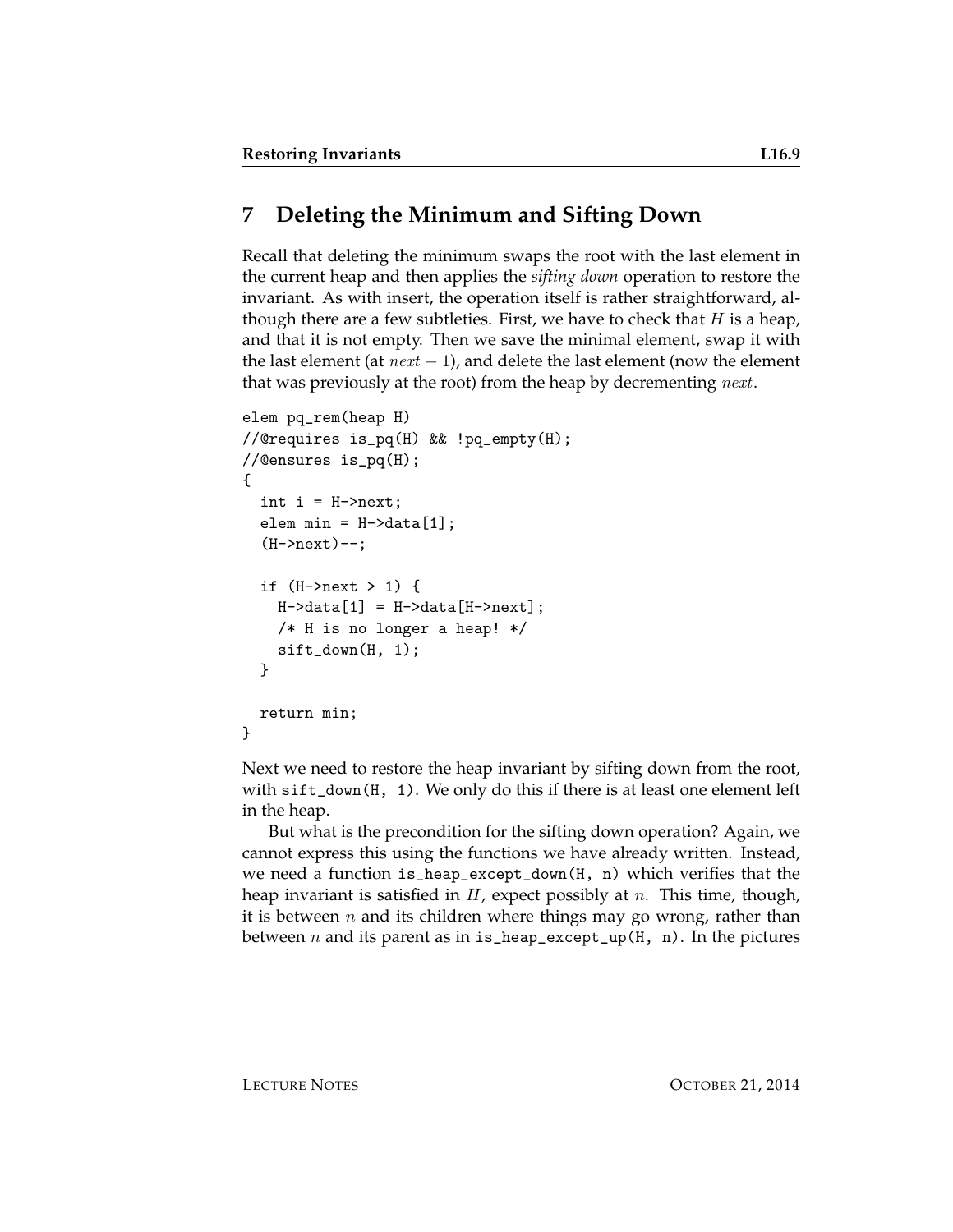below this would be at  $n = 1$  on the left and  $n = 2$  on the right.



We change the test accordingly.

```
/* Valid heap except at n, looking down the tree */bool is_heap_except_down(heap H, int n)
//@requires is_safe_heap(H);
//@requires 1 \leq n && n \leq H->next;
{
  for (int i = 2; i < H->next; i++)//@loop_invariant 2 \leq i;if (!(i/2 == n || ok_above(H, i/2, i))) return false;
 return true;
}
```
With this we can have the right invariant to write our sift\_down function. The tricky part of this function is the nature of the loop. Our loop index *i* starts at *n* (which actually will always be 1 when this function is called). We have reached a leaf if  $2 * i \geq next$  because if there is no left child, there cannot be a right one, either. So the outline of our function shapes up as follows:

```
void sift_down(heap H)
//@requires is_safe_heap(H) && H->next > 1 && is_heap_except_down(H, 1);
//@ensures is_heap(H);
{
  int i = 1;
  while (2*i < H->next)//@loop_invariant 1 <= i && i < H->next;
  //@loop_invariant is_heap_except_down(H, i);
```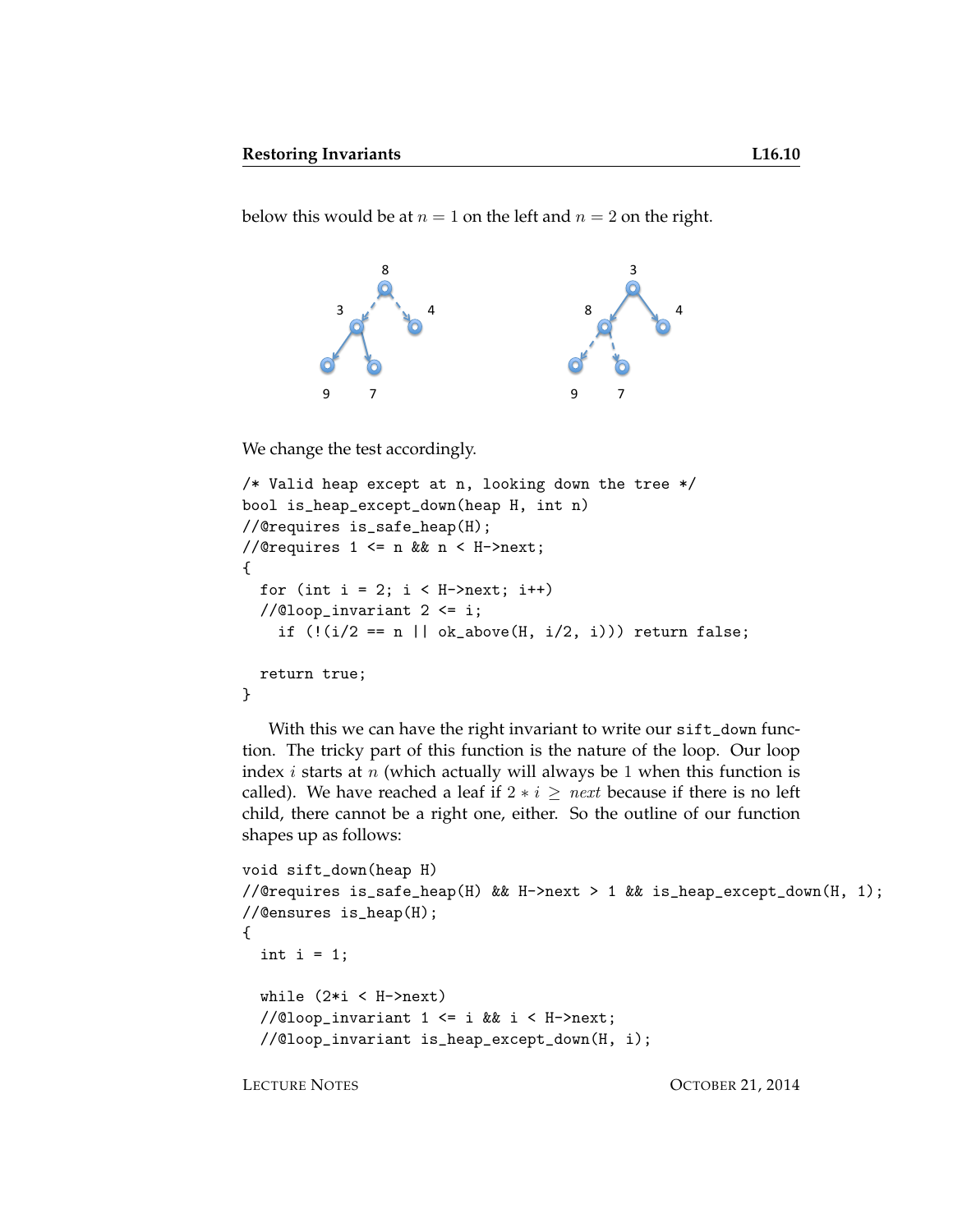```
//@loop_invariant grandparent_check(H, i);
...
```
We also have written down three loop invariants: the bounds for  $i$ , the heap invariant (everywhere, except possibly at  $i$ , looking down), and the grandparent check, which we anticipate from our previous problems.

We want to return from the function if we have restored the invariant, that is if the element in index  $i$  is okay above all of this children. However, there may be either 1 or 2 children (the loop guard checks that there will be at least one). So we have to guard this access by a bounds check. Clearly, when there is no right child, checking the left one is sufficient.

```
while (2*i < H->next)//@loop_invariant 1 <= i && i < H->next;
//@loop_invariant is_heap_except_down(H, i);
//@loop_invariant grandparent_check(H, i);
{
  int left = 2*i;
  int right = left+1;
  if (ok_above(H, i, left)
      && (right \geq H\geq next || ok_above(H, i, right)))return;
  ...
```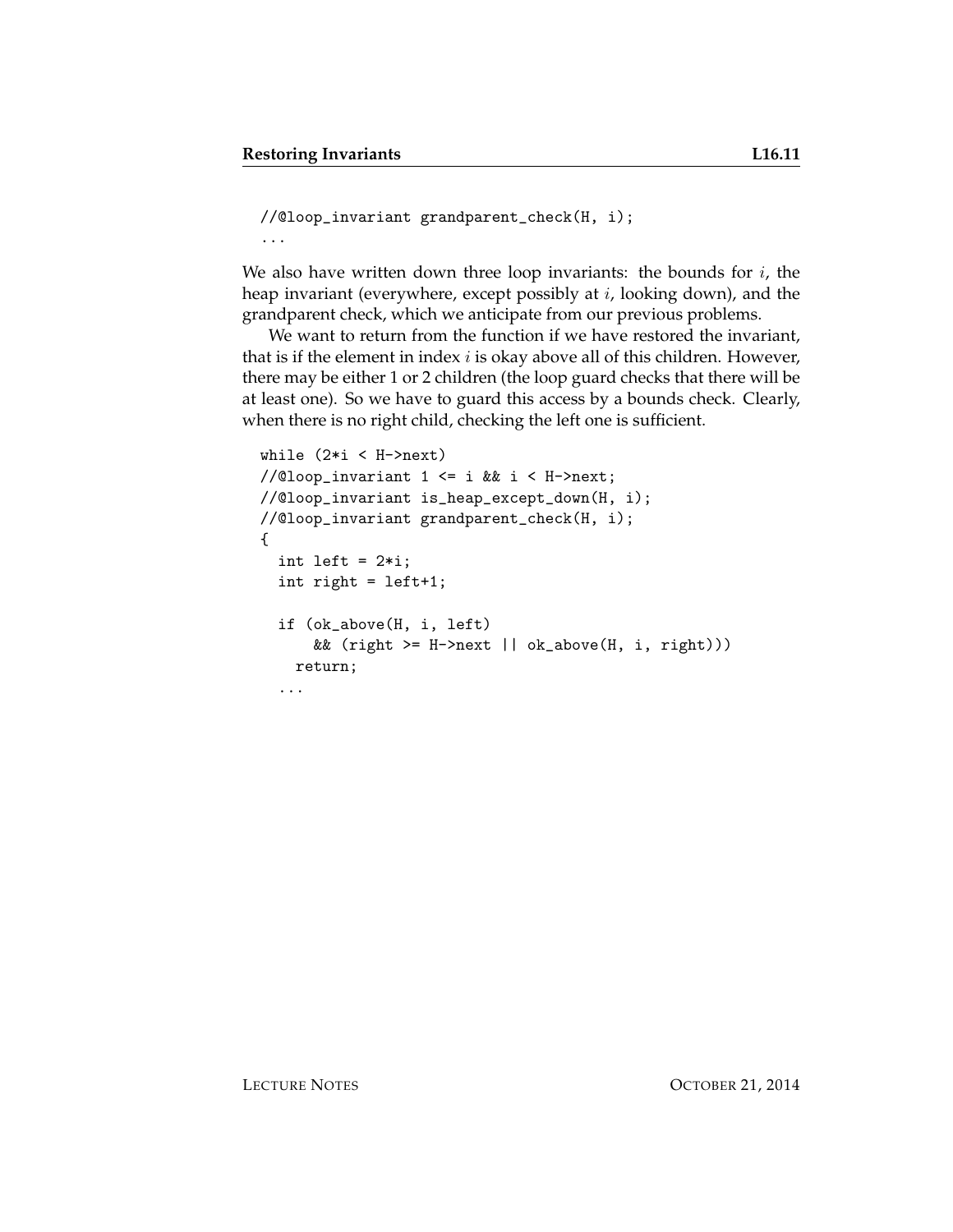If this test fails, we have to determine the smaller of the two children. If there is no right child, we pick the left one, of course. Once we have found the smaller one we swap the current one with the smaller one, and then make the child the new current node  $i$ .

```
void sift_down(heap H)
//@requires is_safe_heap(H) && H->next > 1 && is_heap_except_down(H, 1);
//@ensures is_heap(H);
{
  int i = 1;
  while (2*i < H->next)//@loop_invariant 1 <= i && i < H->next;
  //@loop_invariant is_heap_except_down(H, i);
  //@loop_invariant grandparent_check(H, i);
  {
    int left = 2*i;
    int right = left+1;
    if (ok_above(H, i, left)
        && (right >= H->next || ok_above(H, i, right)))
      return;
    if (right >= H->next || ok_above(H, left, right)) {
      swap_up(H, left);
      i = left;} else {
      //@assert right < H->next && ok_above(H, right, left);
      swap_up(H, right);
      i = right;
   }
  }
  //@assert i < H->next && 2*i >= H->next;
  //@assert is_heap_except_down(H, i);
 return;
}
```
Before the second return, we know that is\_heap\_except\_down(H,i) and  $2 * i \geq next$ . This means there is no node j in the heap such that  $j/2 = i$ and the exception in is\_heap\_except\_down will never apply. H is indeed a heap.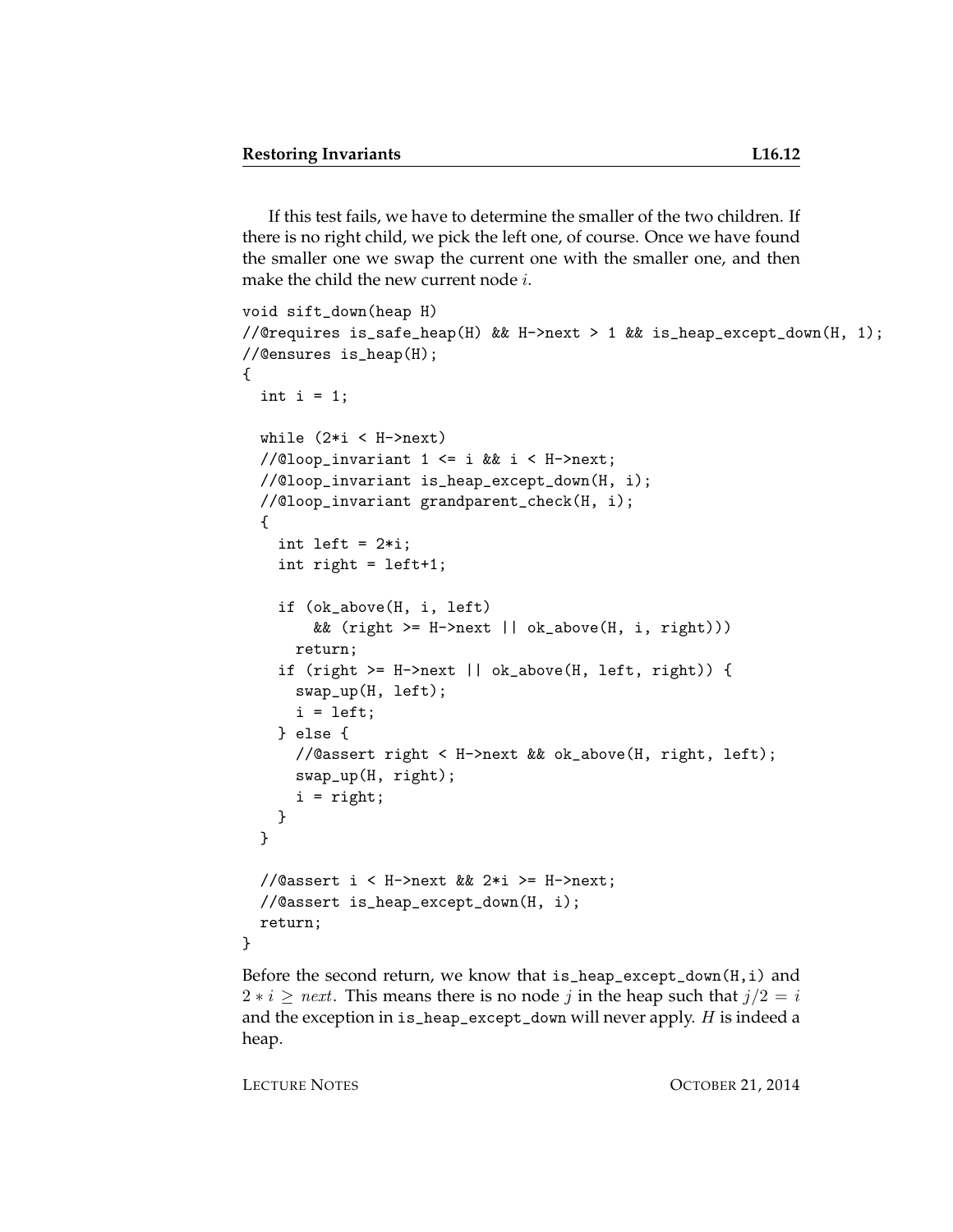At this point we should give a proof that is\_heap\_except\_down is really an invariant. This is left as Exercise [4.](#page-14-0)

#### **8 Heapsort**

We rarely discuss testing in these notes, but it is useful to consider how to write decent test cases. Mostly, we have been doing random testing, which has some drawbacks but is often a tolerable first cut at giving the code a workout. It is *much* more effective in languages that are type safe such as C0, and even more effective when we dynamically check invariants along the way.

In the example of heaps, one nice way to test the implementation is to insert a random sequence of numbers, then repeatedly remove the minimal element until the heap is empty. If we store the elements in an array in the order we take them out of the heap, the array should be sorted when the heap is empty! This is the idea behind heapsort. We first show the code, using the random number generator we have used for several lectures now, then analyze the complexity.

```
int main() {
 int n = (1 < 9) - 1; // 1 < 9 for -1; 1< 13 for timing
 int num_tests = 10; \frac{1}{10} for -d; 100 for timing
 int seed = 0xc0c0ffee;
 rand_t gen = init_rand(seed);
 int[] A = alloc_array(int, n);heap H = pq_new(n);print("Testing heap of size "); printint(n);
 print(" "); printint(num_tests); print(" times\n");
 for (int j = 0; j < num\_tests; j++) {
   for (int i = 0; i < n; i++) {
      pq_insert(H, rand(gen));
   }
   for (int i = 0; i < n; i++) {
     A[i] = pq delmin(H);
   }
   assert(pq_empty(H)); /* heap not empty */
   assert(is_sorted(A, 0, n)); /* heapsort failed */
 }
 print("Passed all tests!\n");
```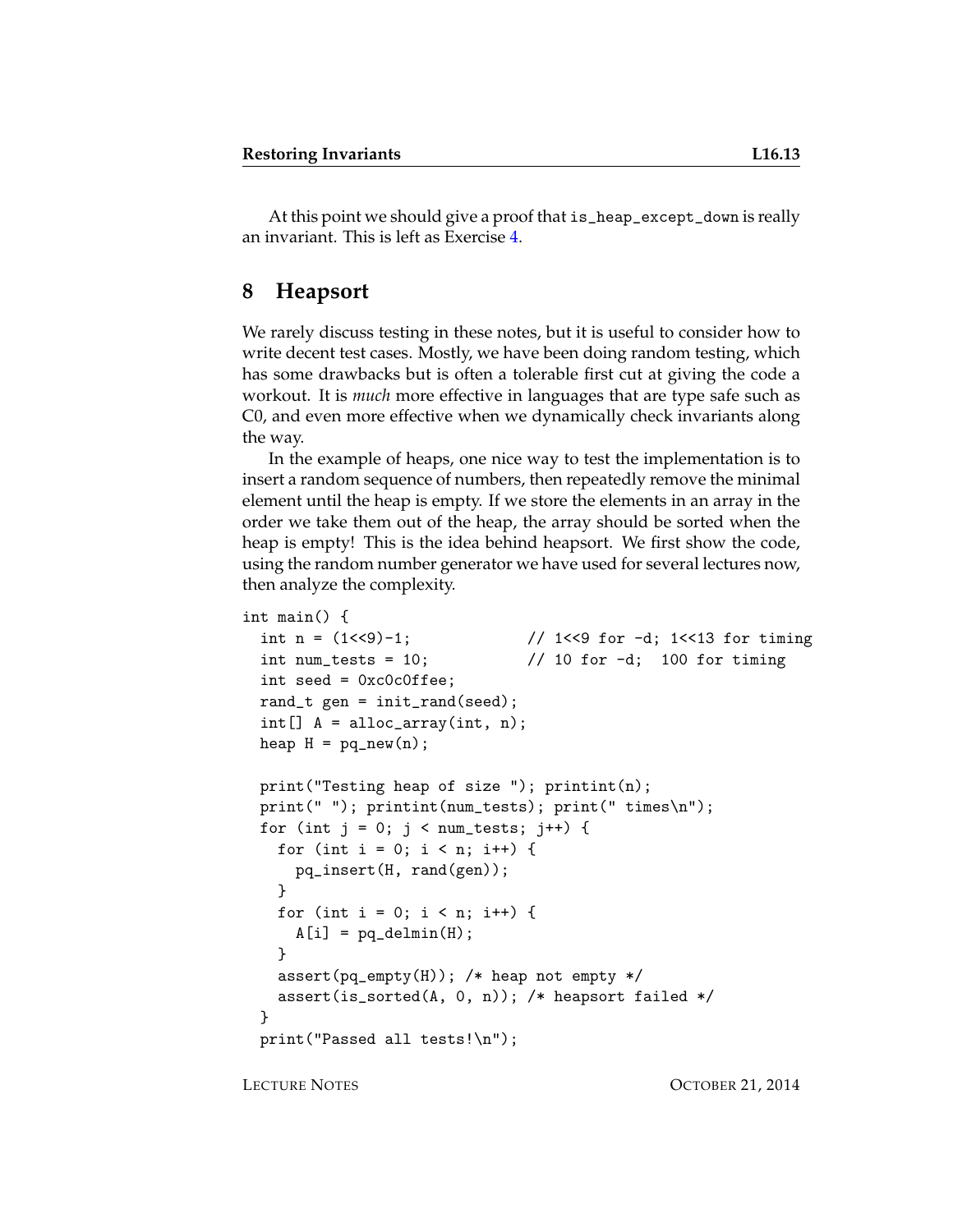#### return 0;

}

Now for the complexity analysis. Inserting  $n$  elements into the heap is bounded by  $O(n * log(n))$ , since each of the *n* inserts is bounded by  $log(n)$ . Then the *n* element deletions are also bounded by  $O(n * log(n))$ , since each of the *n* deletions is bounded by  $log(n)$ . So all together we get  $O(2 * n *$  $log(n) = O(n * log(n))$ . Heapsort is asymptotically as good as mergesort or as good as the expected complexity of quicksort with random pivots.

The sketched algorithm uses  $O(n)$  auxiliary space, namely the heap. One can use the same basic idea to do heapsort in place, using the unused portion of the heap array to accumulate the sorted array.

Testing, including random testing, has many problems. In our context, one of them is that it does not test the strength of the invariants. For example, say we write no invariants whatsoever (the weakest possible form), then compiling with or without dynamic checking will always yield the same test results. We really should be testing the invariants themselves by giving examples where they are not satisfied. However, we should not be able to construct such instances of the data structure on the client side of the interface. Furthermore, within the language we have no way to "capture" an exception such as a failed assertion and continue computation.

#### **9 Summary**

We briefly summarize key points of how to deal with invariants that must be temporarily violated and then restored.

- 1. Make sure you have a clear high-level understanding of why invariants must be temporarily violated, and how they are restored.
- 2. Ensure that at the interface to the abstract type, only instances of the data structure that satisfy the full invariants are being passed. Otherwise, you should rethink all the invariants.
- 3. Write predicates that test whether the partial invariants hold for a data structure. Usually, these will occur in the preconditions and loop invariants for the functions that restore the invariants. This will force you to be completely precise about the intermediate states of the data structure, which should help you a lot in writing correct code for restoring the full invariants.